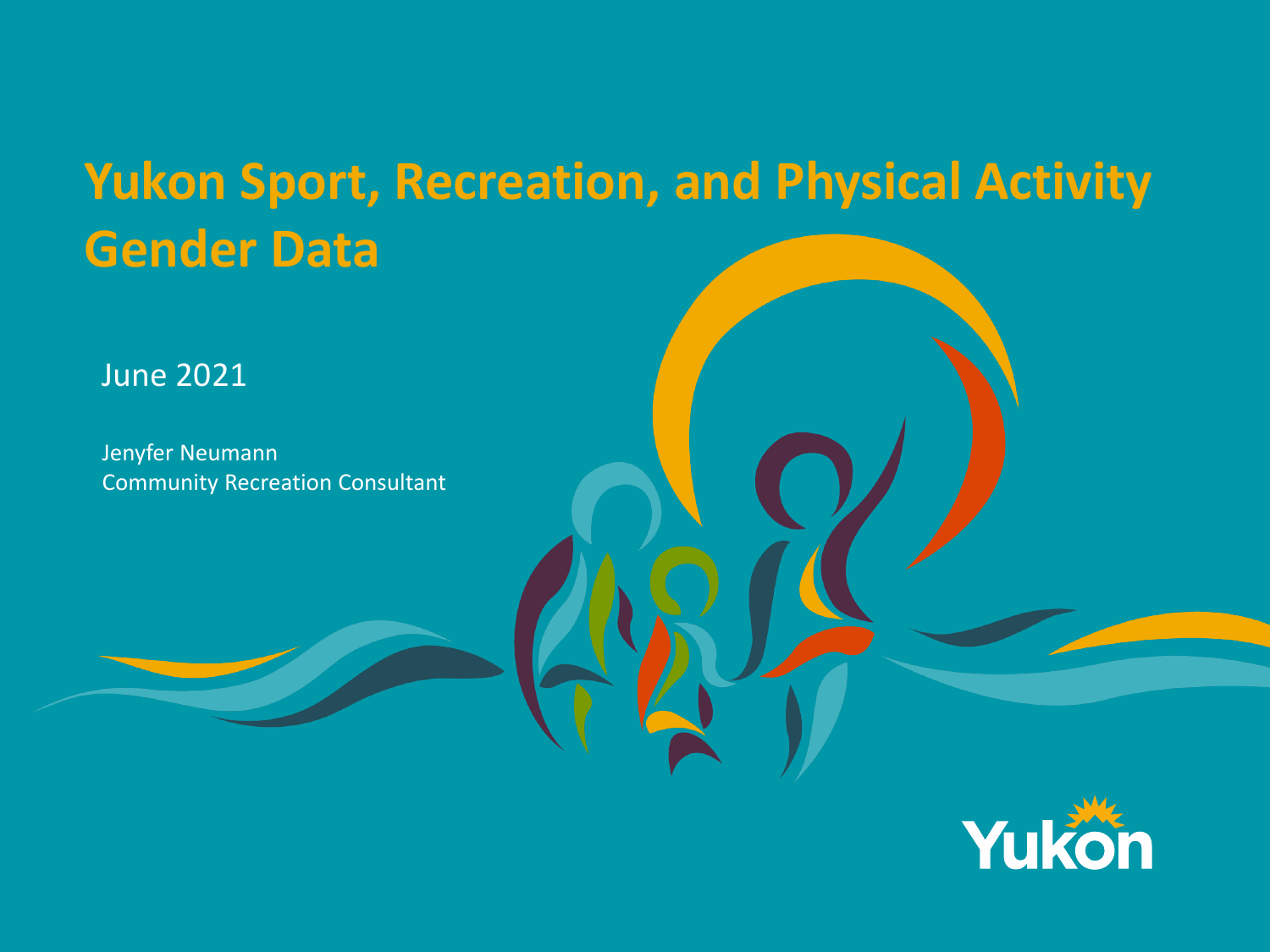#### **Gender Equity Action Plan**

#### Vision:

*"All women and girls are equitably represented, recognized, and served across all aspects of Yukon Sport, Recreation and Physical Activity."*

Adapted from: Red Deer agreement by Federal/Provincial/Territorial Ministers for Sport, Physical Activity and Recreation (2019)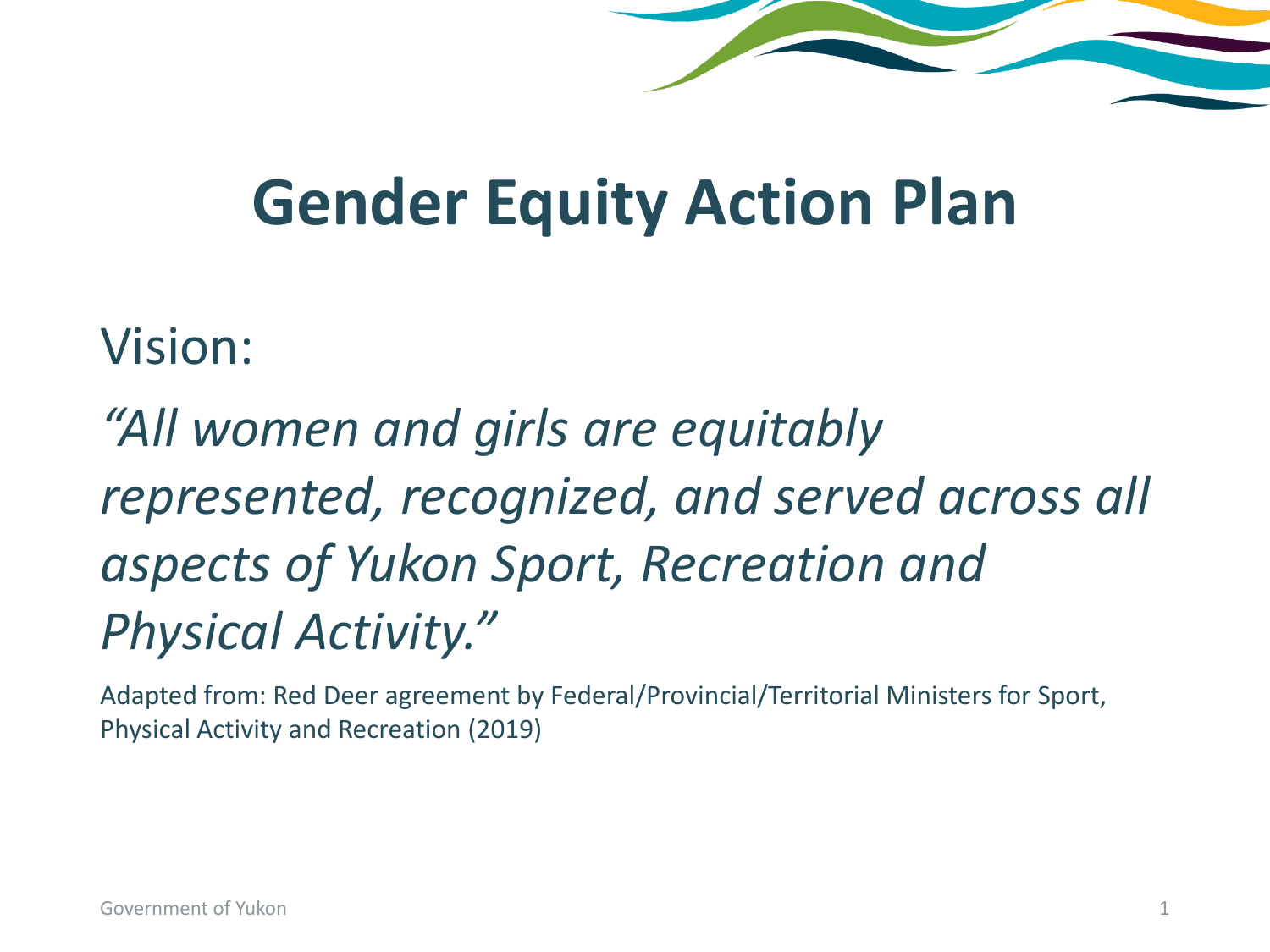## **% of children and youth with at least 12,000 daily steps**



#### Source: CANPLAY 2014-2016 study, Canadian Fitness and Lifestyle Research Institute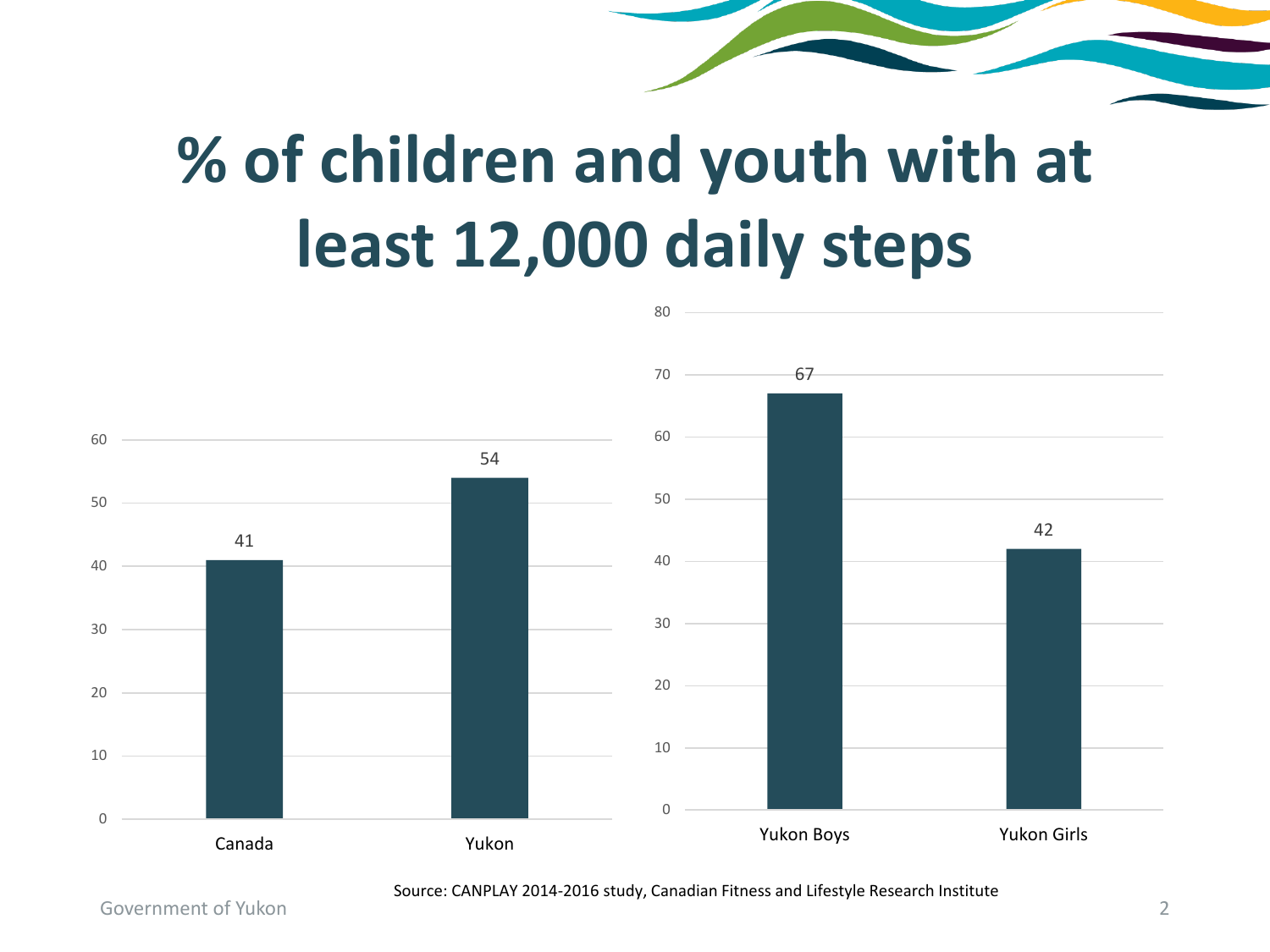**Students who were physically active five days or more over the past seven days for a total of at least 60 minutes per day (%)**



Source: Health and health-related behaviours among young people in Yukon (2018)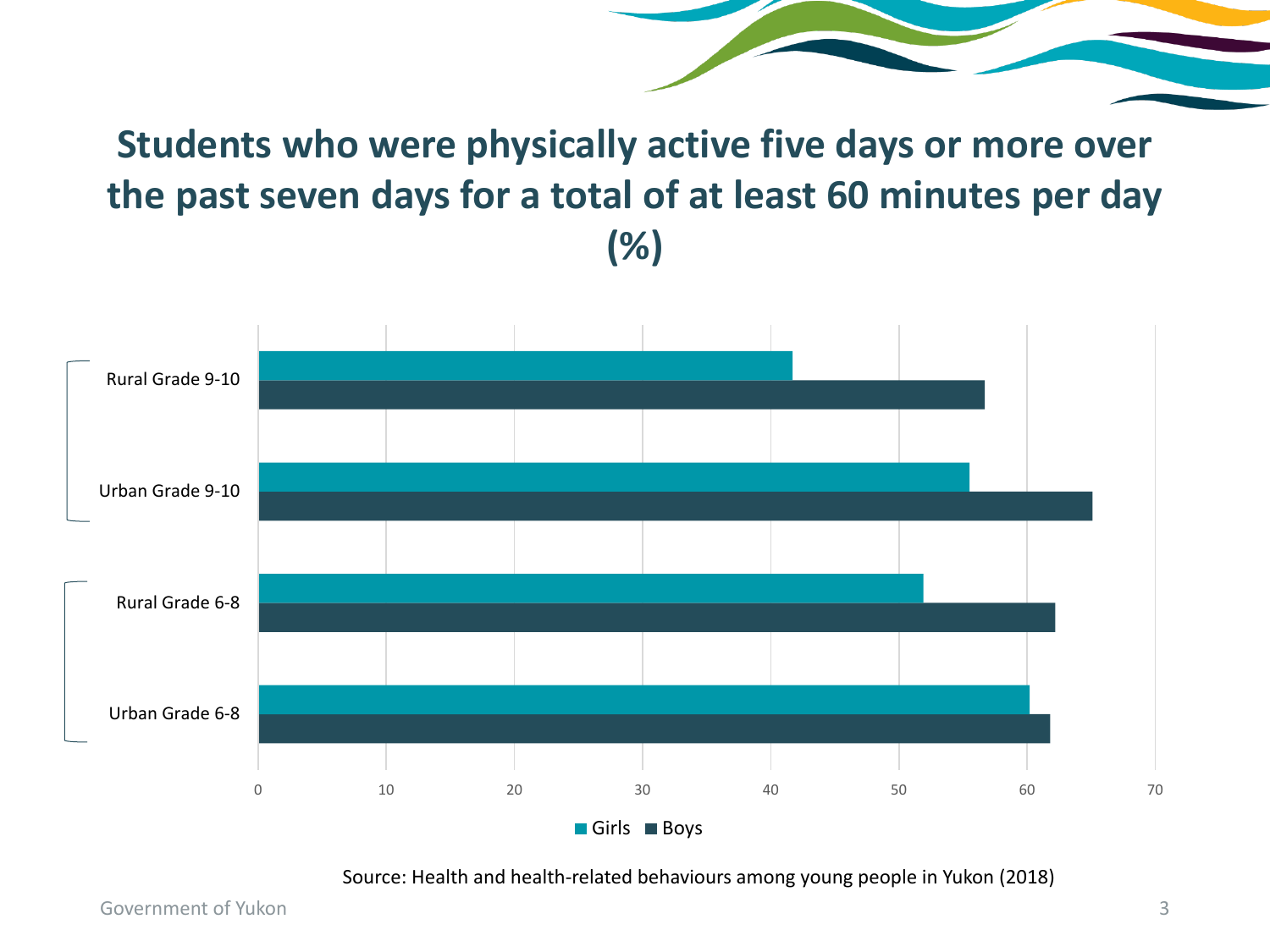# **Yukon Recreation Advisory Committee (YRAC) Data**



**Overall Participation in Sports by Gender**

- Data from 27 Sport Governing Bodies (SGBs)
- From applications for 2020/21 funding year

• Almost 11,000 participation counts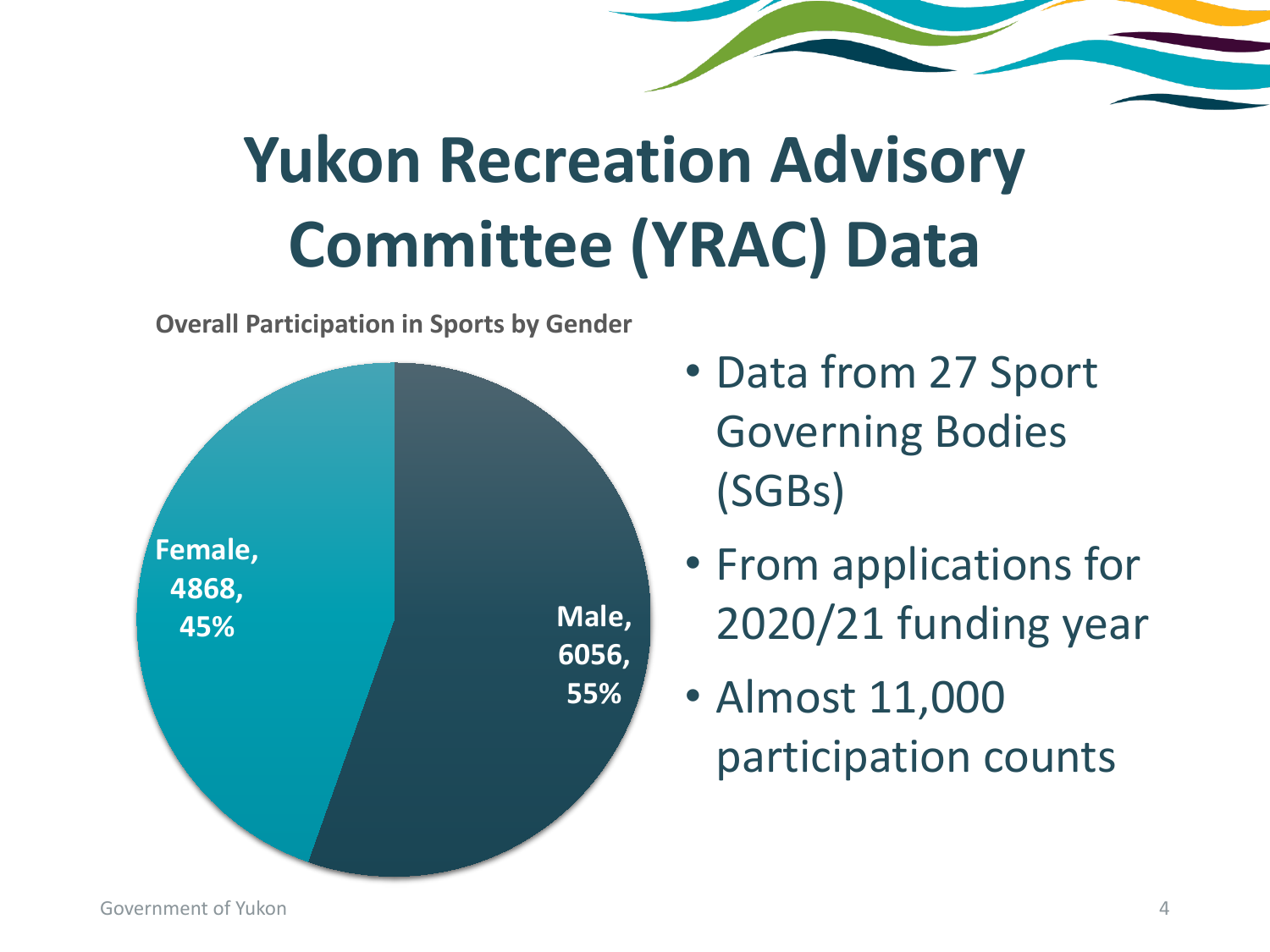| Balanced (<60% of male or female) | Male dominated (>60%)       | <b>Female Dominated (&gt;60%)</b> |
|-----------------------------------|-----------------------------|-----------------------------------|
| <b>Alpine Skiing</b>              | Badminton*                  | Athletics                         |
| Biathlon                          | Basketball                  | Equine*                           |
| Canoe & Kayak - Flat Water        | Cycling*                    | <b>Figure Skating</b>             |
| Canoe & Kayak - Whitewater        | Freestyle Skiing*           | Swimming                          |
| <b>Cross Country Skiing</b>       | Golf                        | Synchro*                          |
| Curling                           | Hockey (from 2019/20 YRAC)* | Volleyball                        |
| Orienteering                      | Judo*                       |                                   |
| Snowboarding                      | Soccer                      |                                   |
| <b>Speed Skating</b>              | Squash                      |                                   |
| Tennis                            | <b>Table Tennis</b>         |                                   |
| Gymnastics                        |                             |                                   |

\*These sports have greater than 70% participation by one gender.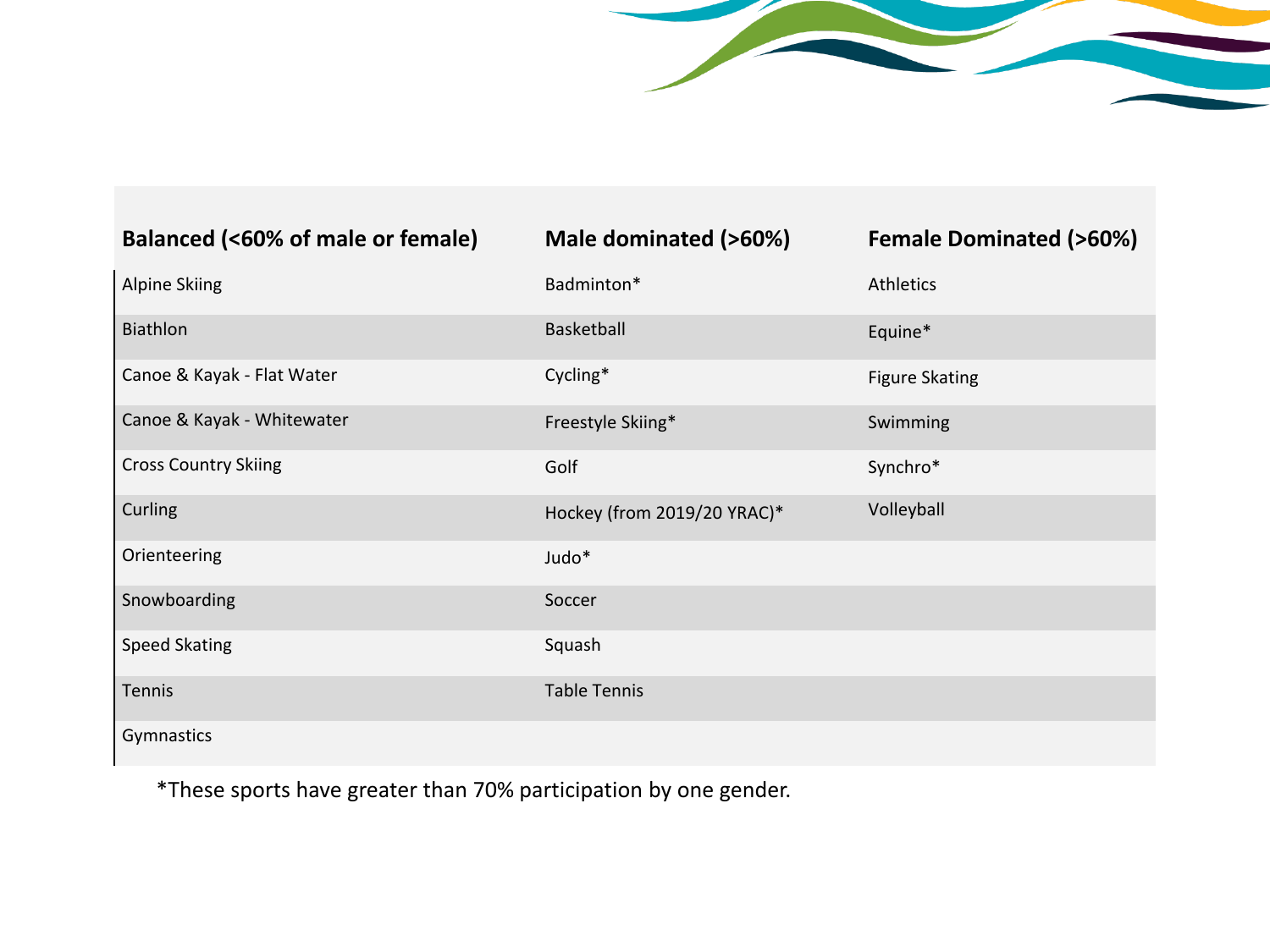## **Participation by First Nations women/girls**

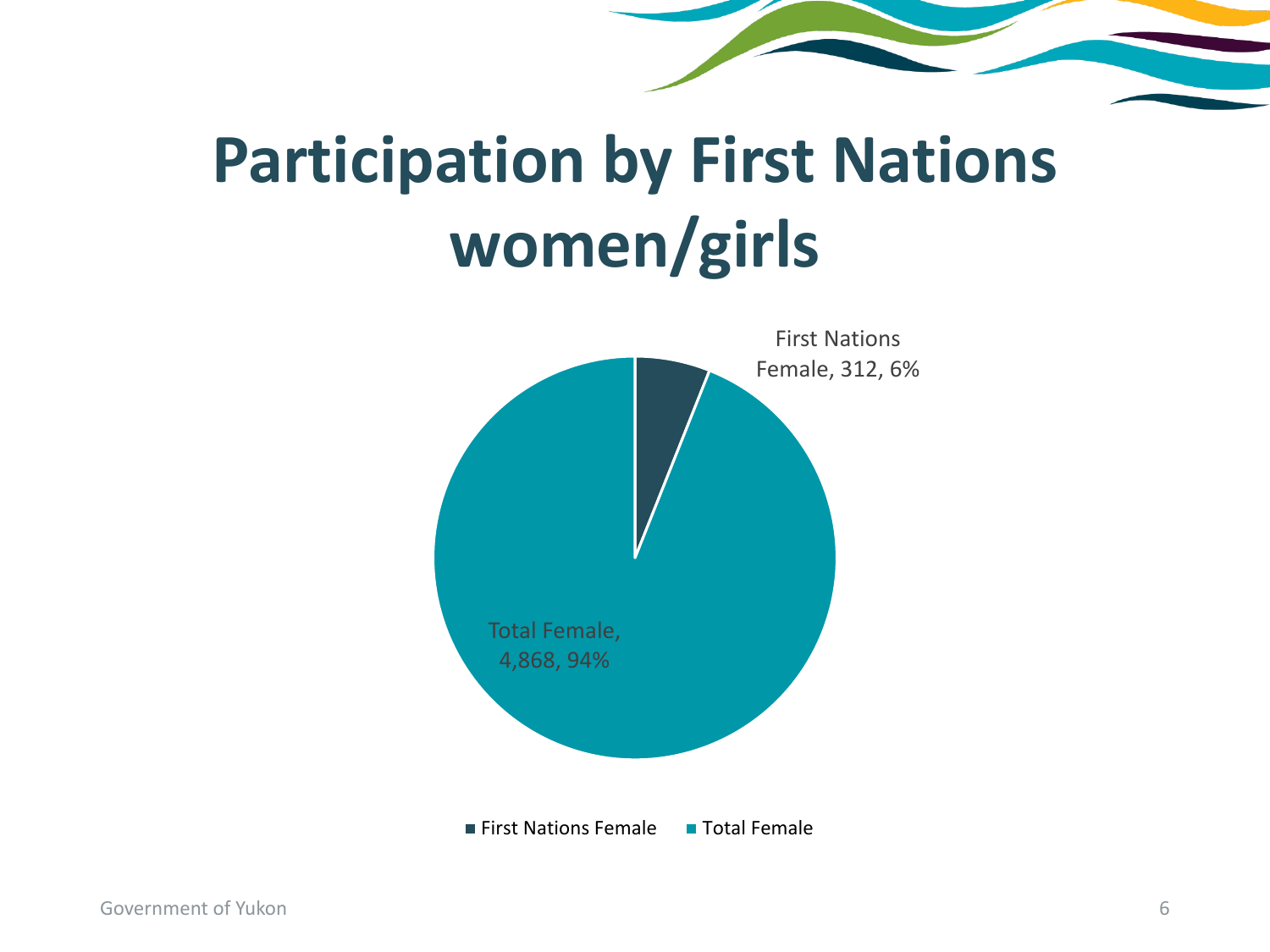

## **Leadership**

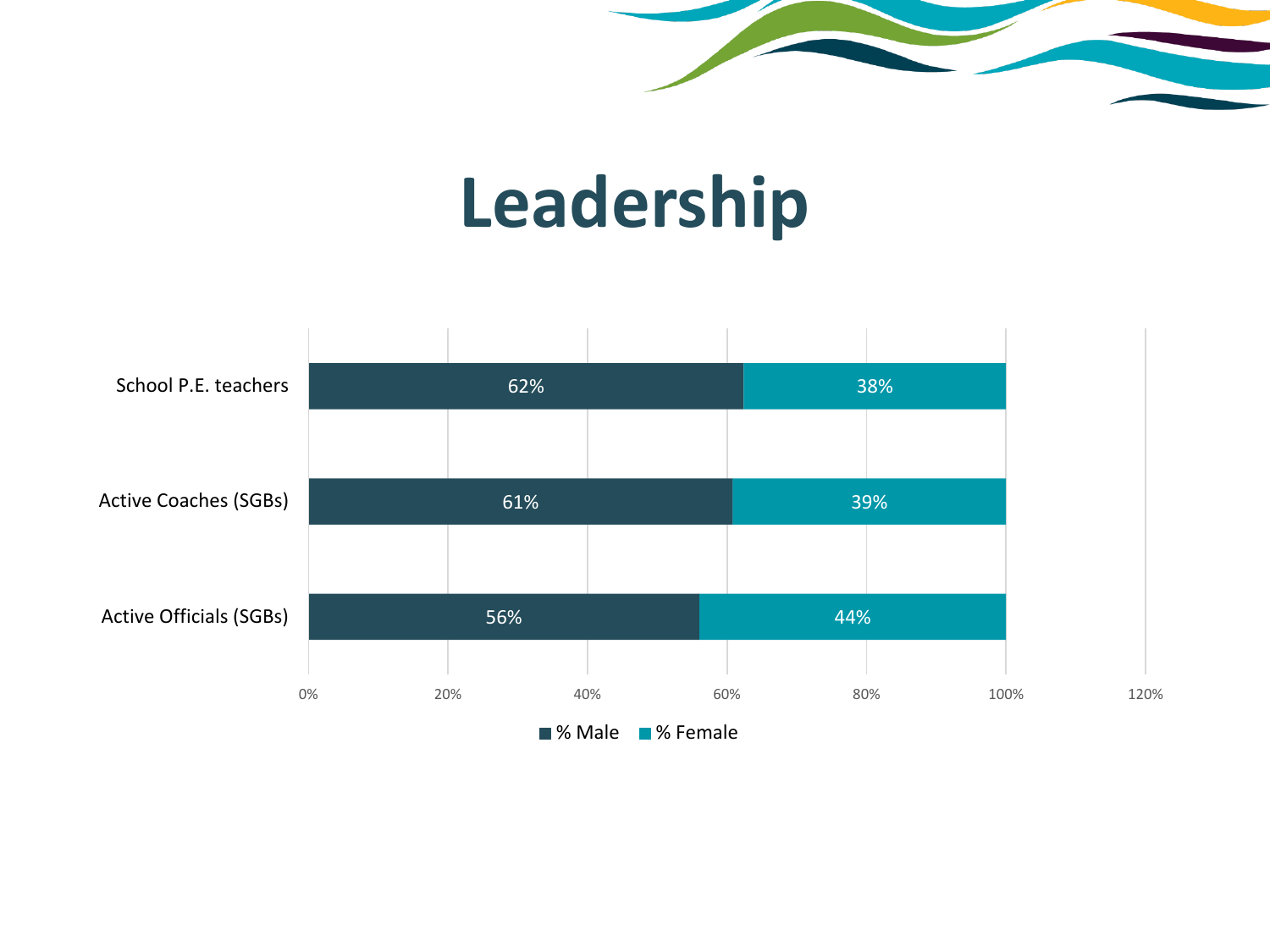

#### **Governance**

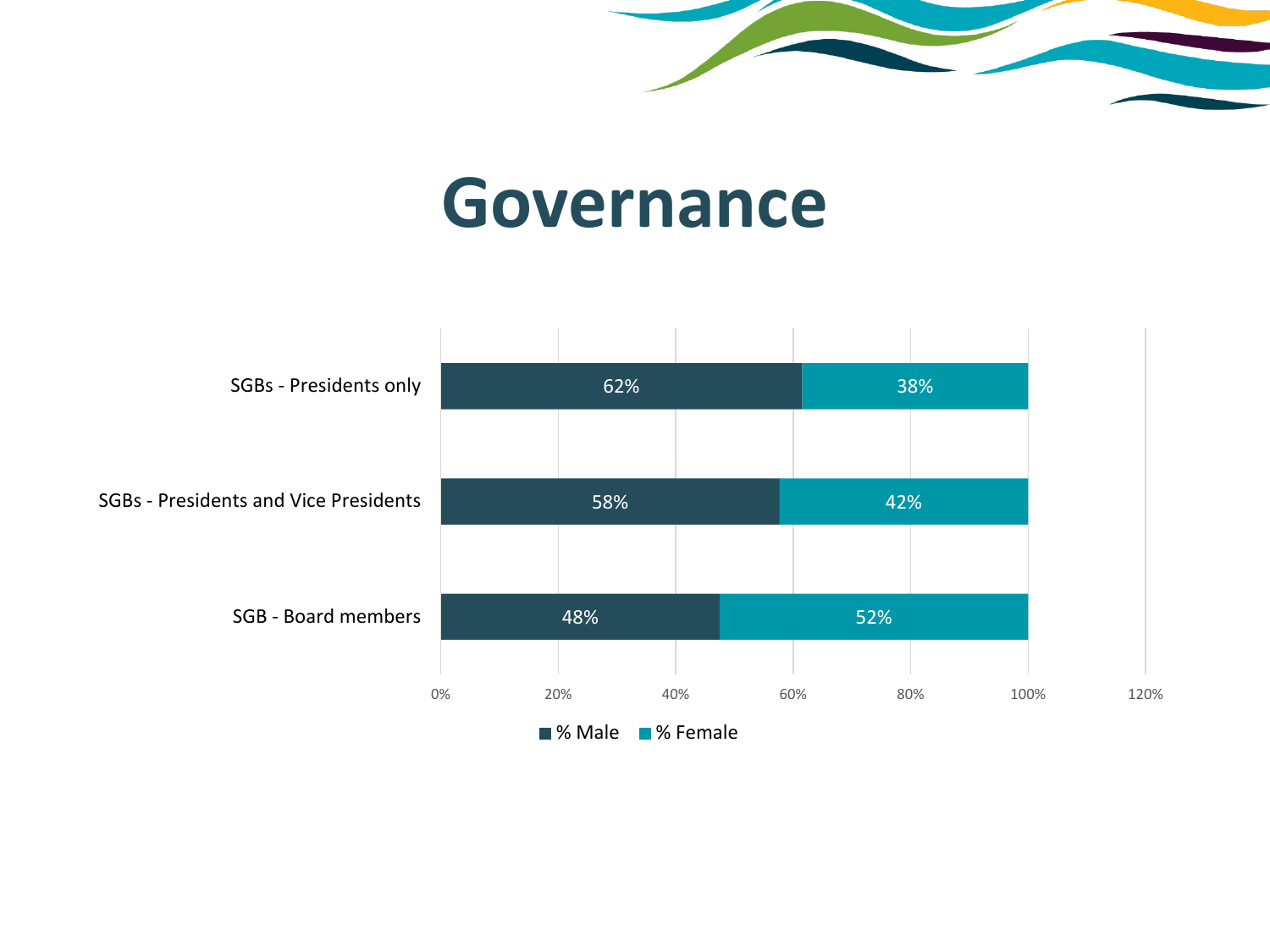

### **Sport Awards**



Government of Yukon 9